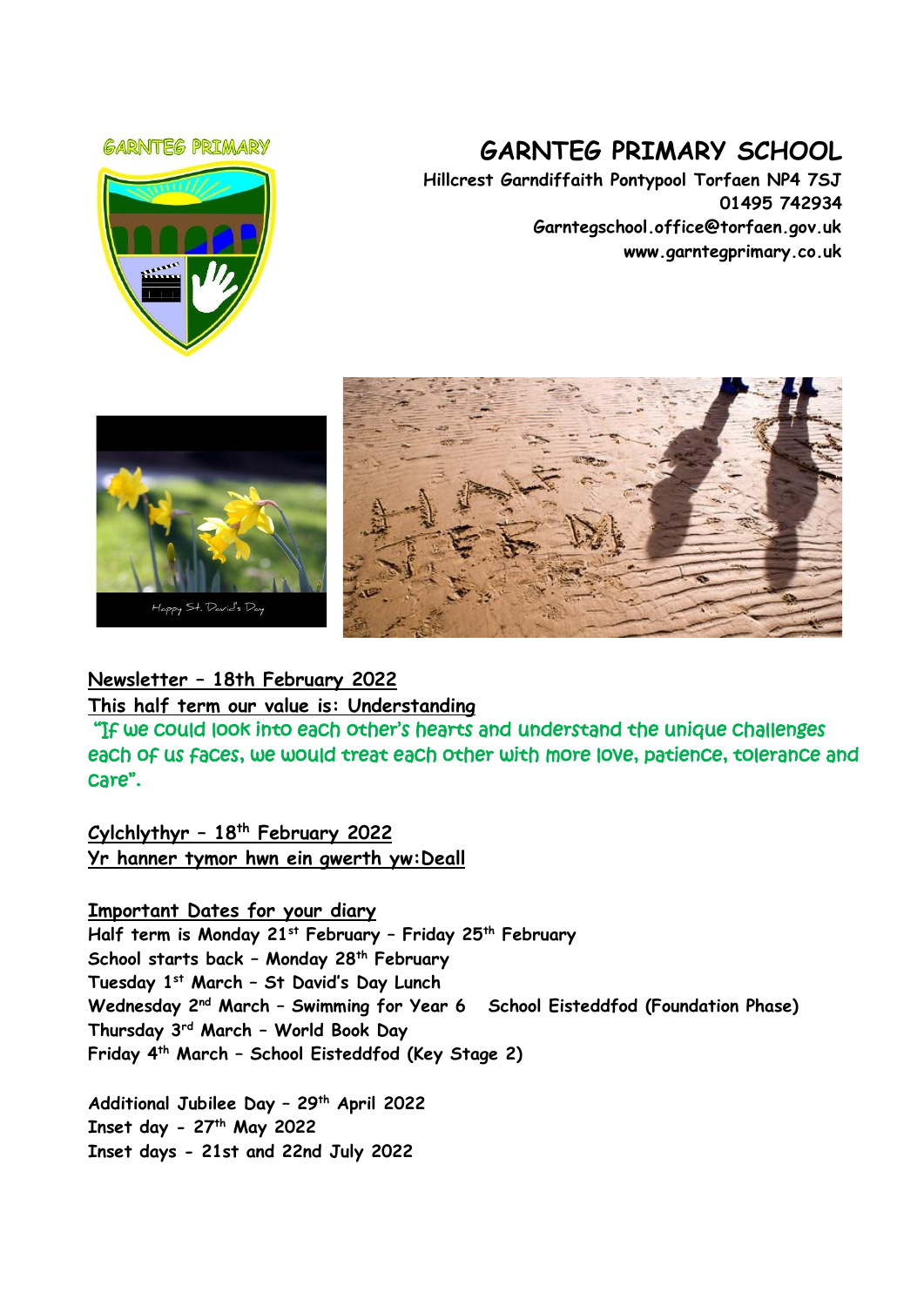# **Dear Parents/Carers, Annwyl Rhieni/Sy'n ofalwyr**

## **New Curriculum for Wales 2022**

**This video has been created by the staff and pupils of Garnteg to explain exactly what the curriculum means for us. [Curriculum at Garnteg 22](https://youtu.be/dBZZi_QU9Io)**

ning and experience **MATHS & NUMERACY** Understanding number. Exploring shape and measurement. Learning about statistics and probability.

# **Welsh Government changes to Additional Learning Needs**

**Thank you for your responses regarding the new ALN bill, the link to the questionnaire is still available if anyone else would like to respond. A few responses said that they would like more information about certain aspects of the changes but, unfortunately these were anonymous. If you would like me to contact you regarding this information could you please let your child's class teacher know through class dojo's and I will be able to do so.**

# **St David's Day Lunch**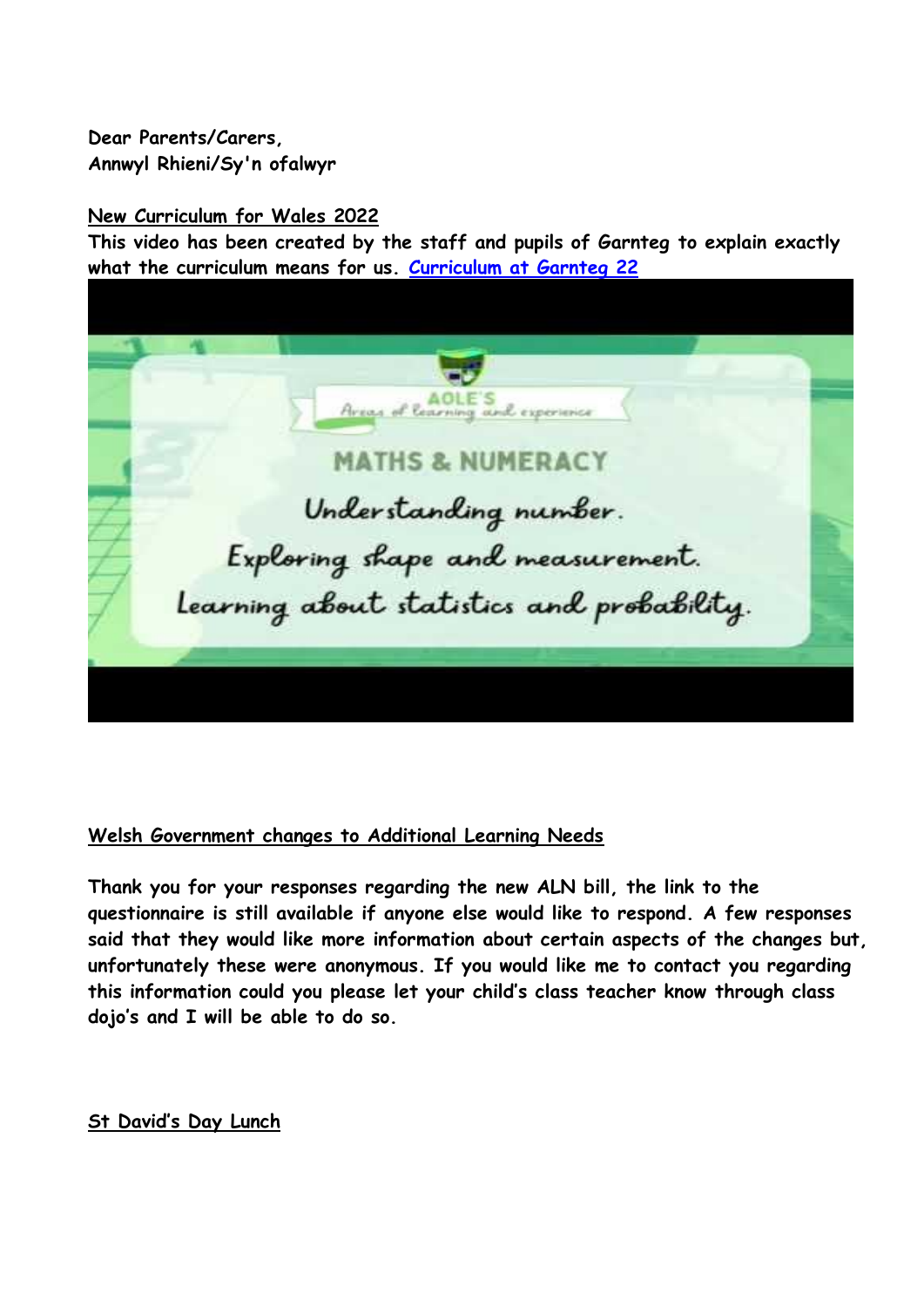

**Hot lunch for St David's Day will be:**

**Pork & Leek Sausages served with Welsh Rarebit Mash and Spring Vegetables followed by Welsh Cake.**

**Funky fillings will also be available**

#### **Congratulations & Goodluck!**

**On behalf of the staff and children at Garnteg Primary School we'd like to congratulate Mrs Richards a new post at a local feeder School. Mrs Richards will be missed at Garnteg and has been a wonderful member of the team. Her last day at Garnteg Primary School will be Monday 28th February. We wish her the best of luck!**





#### **Message from School Council & Ambassadors:**

**We would like to say a big thank you for your support with our shop and discos. We are pleased to announce that we made £350.00 profit and this money will be donated to Children's Diabetes.** 

**Well done to the School Council & Ambassadors for the super organisation of these, we all thoroughly enjoyed the discos, popcorn and pinatas.** 

#### **Crucial Crew**

**On Tuesday 1st March Year 6 will be visiting the Crucial Crew workshop. Here they will meet with a range of services who will provide important safety information ahead of Comprehensive school. There will be a Crucial Crew shop where a selection of items will be available for pupils to purchase for £1 and £2, ALL proceeds from the sales made go back into funding the venues for future Crucial Crew events to keep the network going.**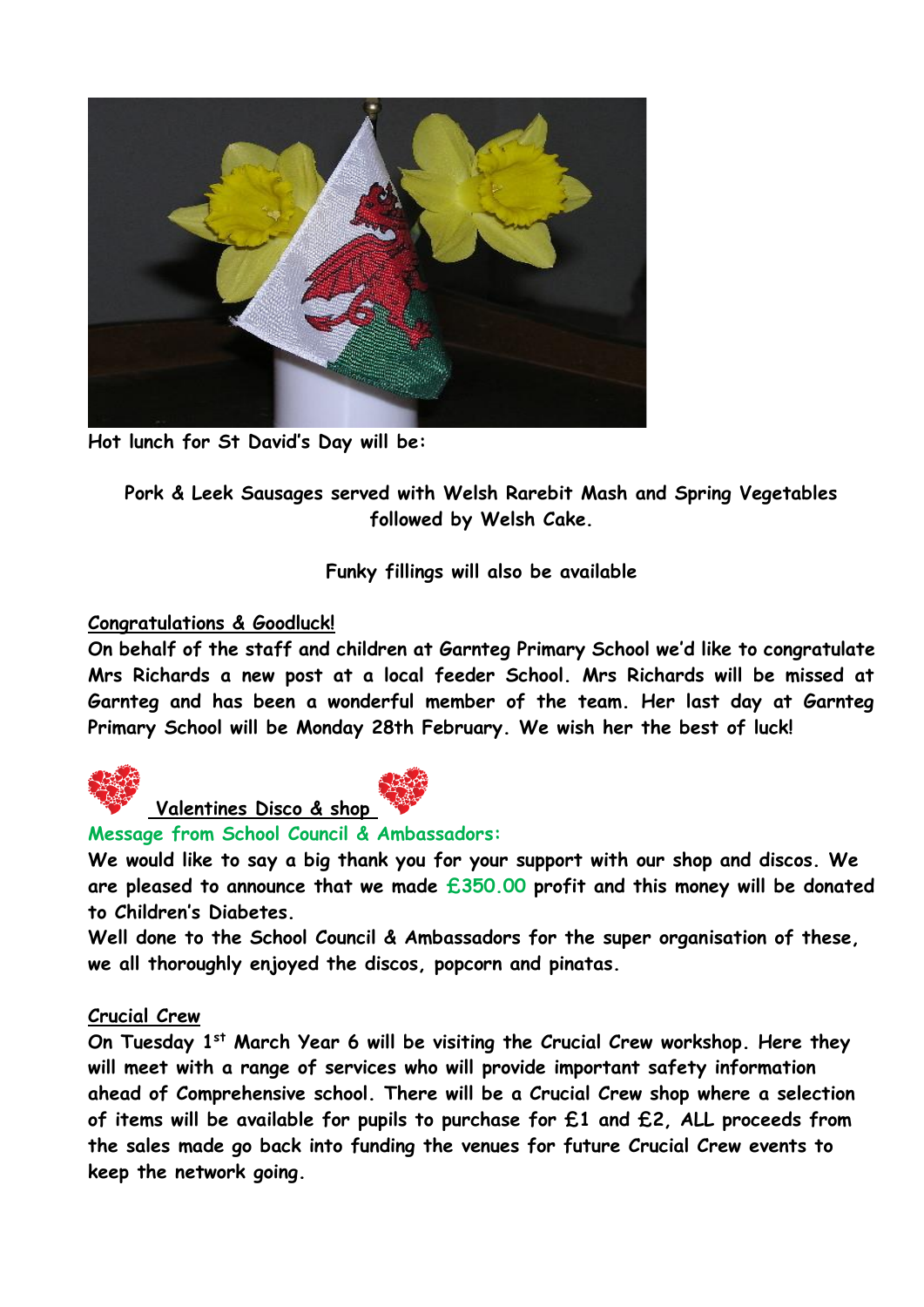## **Swimming**

**Swimming also returns for Year 6 pupils on Wednesday 2nd March. All pupils are required to wear their swimming costumes/trunks underneath their uniform for a quick change at the leisure centre. Please bring goggles, underwear and a towel in a bag separate to your lunch. Girls are reminded to wear full swimming costumes and not bikinis. Any questions please contact Mrs Parker-Evans or Mr Phillips.**

## **DJ 4 a day**

**Dosbarth 11 will be taking part in a fantastic new project 'DJ for a Day.' The children will be producing a 30minute slot on SW20RADIO for 5 weeks and then on the 6th week it will be a 2hour show. If you would like to listen to the sessions live you will need to download the SW20RADIO app and tune in from 2.30pm-3.00pm then on week 6 from 1.00pm until 3.00pm. If you are unable to tune-in for the live sessions, then a post with a link to listen to the recording will be posted on class dojo and the newsletter. The children are so excited and can't wait to begin.**

## **World Book Day**

**On Thursday 3rd March we will be celebrating World Book Day. This is the 25th anniversary of the event so there will be lots of activities to look forward to! Children are invited to dress up as their favourite book character and bring their favourite book to school on this day.**

**Half Term Wellbeing Camp**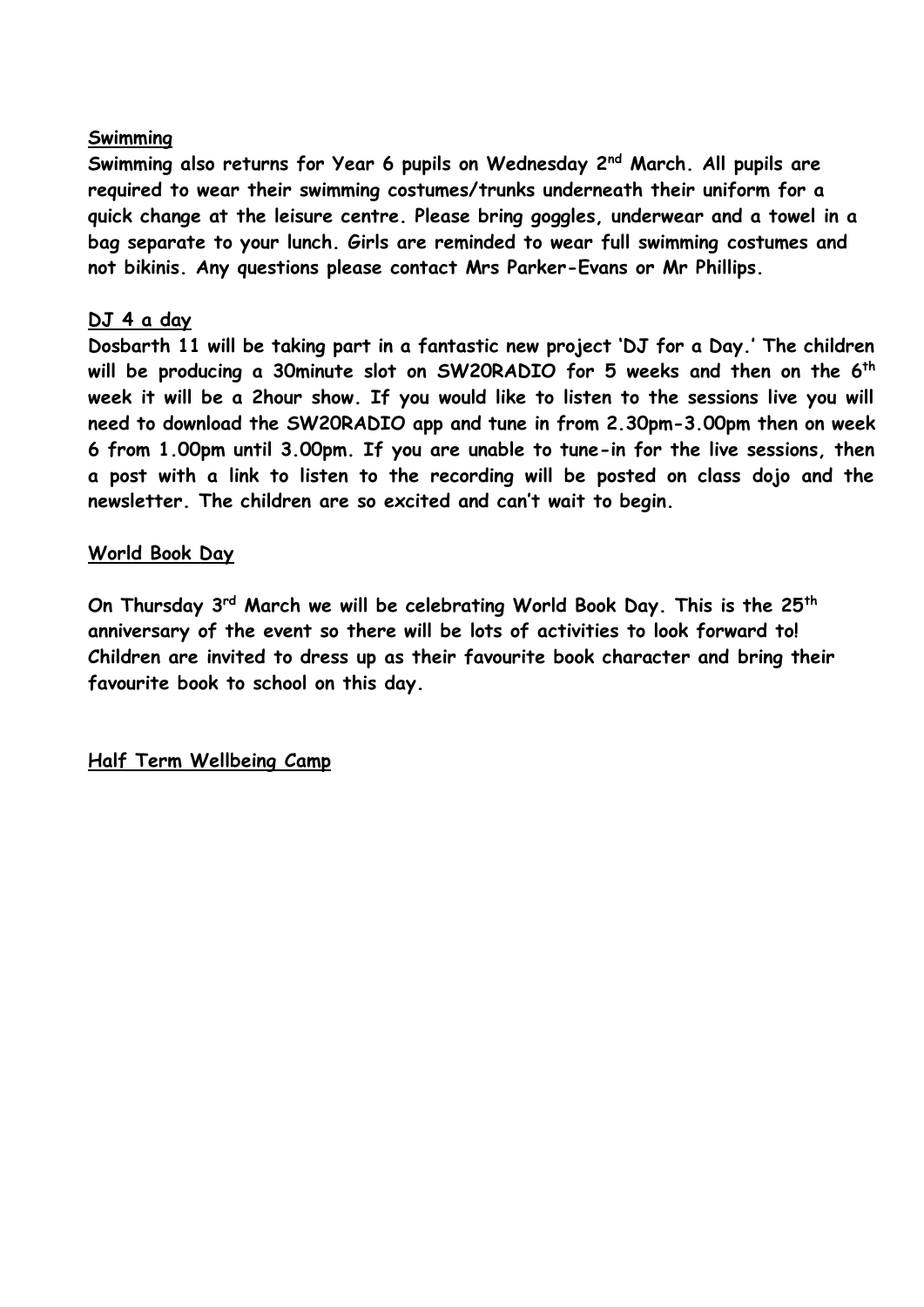

# **Support programme for new & Expectant Dads**

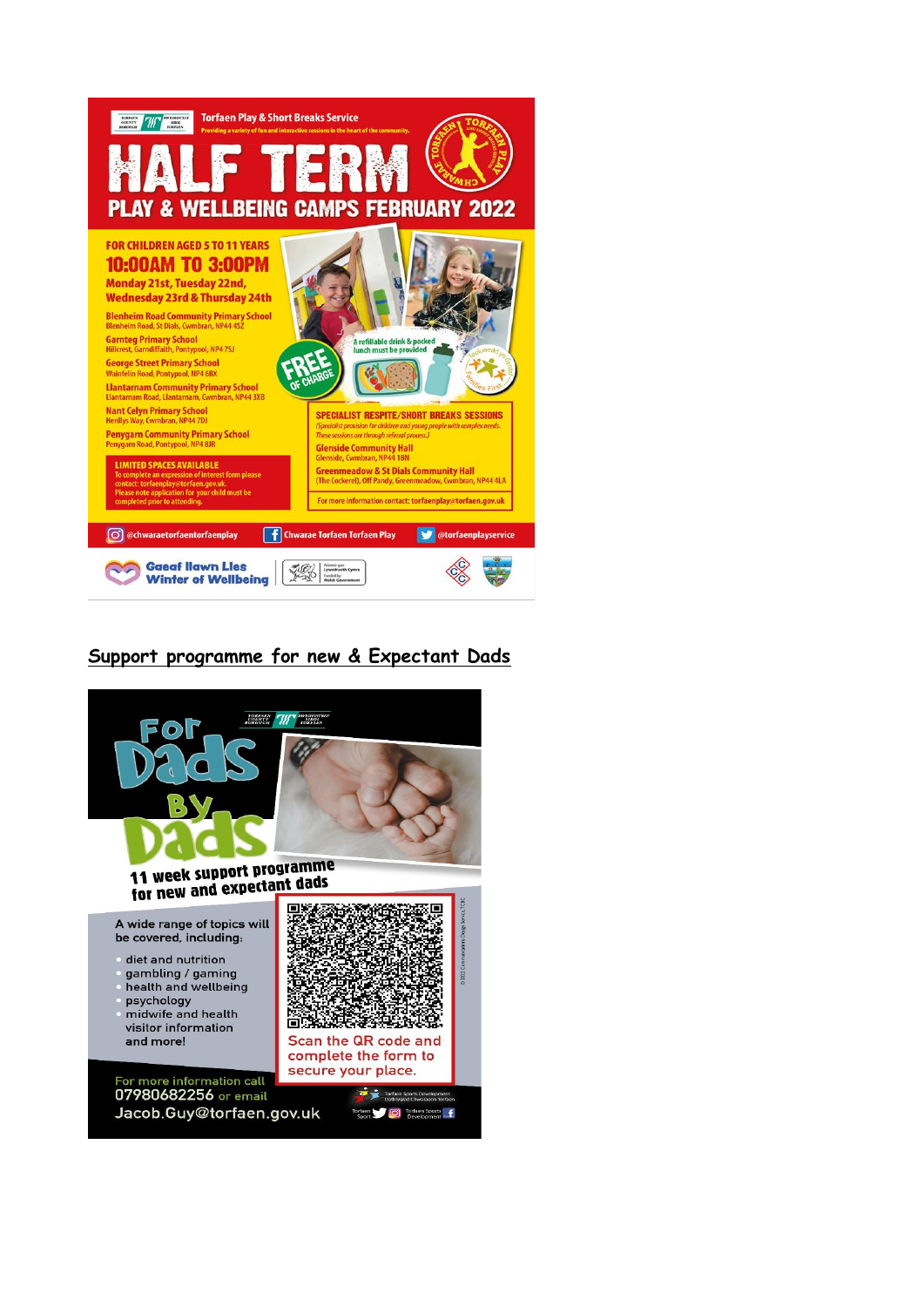#### **School Uniform**

**Garnteg School Uniform is now available from Balan Sports in Pontypool details below. A price list is available; please contact Balan Sports for details using the email address or telephone number listed below. We also have a copy in school we could email to you.**

#### **BALAN SPORTS**

*Uplands Farm, Off Oaklands Road, Sebastopol, Pontypool, Gwent. NP4 5DQ* **Opening Hours: 9:00 am to 5:30 pm – Monday to Friday Phone: 01495 763122 Fax: 01495 762425 Email: [sales@balan-sports.co.uk](mailto:sales@balan-sports.co.uk) Web: [www.balansports.com](https://eur03.safelinks.protection.outlook.com/?url=http%3A%2F%2Fwww.balansports.com%2F&data=04%7C01%7CSharron.Williams%40torfaen.gov.uk%7Ca80cdb7d45af4e7320ae08d9e56b74e2%7C2c4d0079c52c4bb3b3cad8eaf1b6b7d5%7C0%7C0%7C637793071943969031%7CUnknown%7CTWFpbGZsb3d8eyJWIjoiMC4wLjAwMDAiLCJQIjoiV2luMzIiLCJBTiI6Ik1haWwiLCJXVCI6Mn0%3D%7C3000&sdata=%2FrtfbrCfGLLegnTw%2FZ46GZ4zpz23WAE2bcGIRUBZnxQ%3D&reserved=0)**

## **LFT Tests for pupils**

**Here is a link to order LFT tests online for pupils if you are unable to access any through the local pharmacy. Https://gov.wales Get our App: edsp.co/app. If you are still unable to receive an LFT test for your child, Primary schools now have a supply of test available to be picked up from school.**

## **Request from Track and Trace, Torfaen Borough Council**

**We're asking all residents to record your Lateral Flow Test Results, especially when positive: online [https://www.gov.uk/report-covid19-result](https://eur03.safelinks.protection.outlook.com/?url=https%3A%2F%2Fscanmail.trustwave.com%2F%3Fc%3D261%26d%3DzLvc4fCyhjZft3Z9E_k9Mt_moCL0tnrCFqEYNAiykg%26u%3Dhttps%253a%252f%252femea01.safelinks.protection.outlook.com%252f%253furl%253dhttps%25253A%25252F%25252Fwww.gov.uk%25252Freport-covid19-result%2526data%253d04%25257C01%25257C%25257Ce5f565d7534b4691b74608d9d43f3811%25257C84df9e7fe9f640afb435aaaaaaaaaaaa%25257C1%25257C0%25257C637774190252669384%25257CUnknown%25257CTWFpbGZsb3d8eyJWIjoiMC4wLjAwMDAiLCJQIjoiV2luMzIiLCJBTiI6Ik1haWwiLCJXVCI6Mn0%25253D%25257C3000%2526sdata%253dqftNUncb9TmeugmOV50U00SjpKBAGP2KucQJyzx%25252Bupo%25253D%2526reserved%253d0&data=04%7C01%7CSharron.Williams%40torfaen.gov.uk%7C6c427a428e094bcf6cb108d9d6a015cb%7C2c4d0079c52c4bb3b3cad8eaf1b6b7d5%7C0%7C0%7C637776805314522285%7CUnknown%7CTWFpbGZsb3d8eyJWIjoiMC4wLjAwMDAiLCJQIjoiV2luMzIiLCJBTiI6Ik1haWwiLCJXVCI6Mn0%3D%7C3000&sdata=TofgKOVmjydR7IoCB1pTW4PhPDoiOrC26dJp0JDzAfU%3D&reserved=0) or by calling 119 #keepwalessafe**

#### **Risk Assessment Covid 19**

**A copy of our current Covid 19 Risk Assessment is available on our website under the information zone tab.**

#### **Change of Contact Details**

**Please advise the school office of any changes to contact telephone numbers or details as soon as they occur take place.** 

**Also please telephone the school office on 01495 742934 or email [garntegschool.office@torfaen.gov.uk](mailto:garntegschool.office@torfaen.gov.uk) by 9.30am to inform us of any pupil absence.**

#### **Attendance**

**We are currently having weekly meetings to monitor attendance throughout the school. If your child is absent, please can you contact the school office or class teachers with details of pupil absence so we can record on our system.**

**Attendance Winners –14th February – 17th February 2022**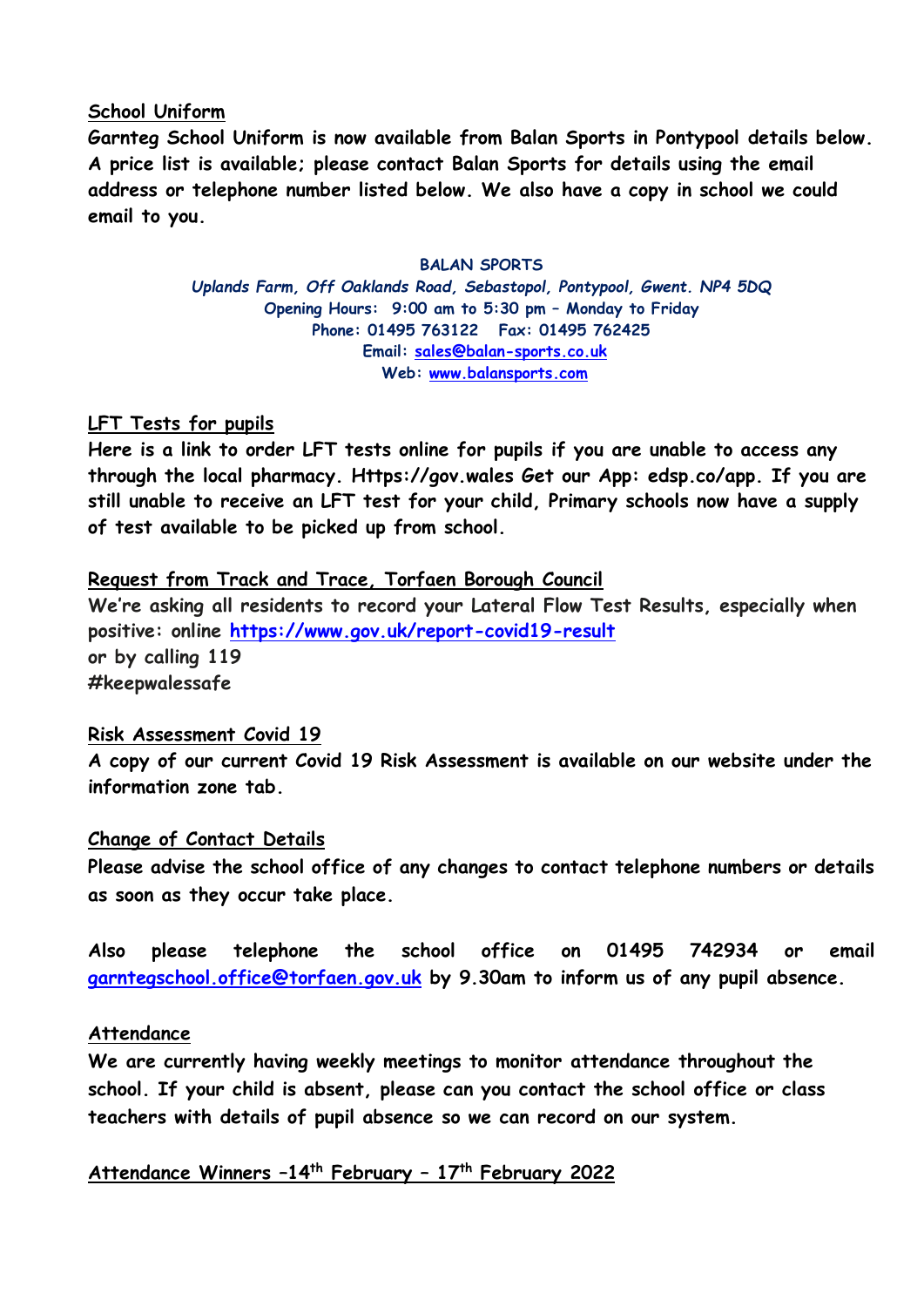

**Congratulations to Dosbarth 6 who were our Foundation Phase attendance winners this week with 97.2% and to Dosbarth 14 who were our Key Stage 2 winners with 98.3% Our overall attendance for the week was 94% - we are getting closer to the magic 95% Well done everyone!**

#### **Seren Yr Wythnos**

| <b>Foundation Phase</b> |                                                                   | Key Stage 2                 |          |
|-------------------------|-------------------------------------------------------------------|-----------------------------|----------|
| Class                   | Seren Yr                                                          | Class                       | Seren Yr |
|                         | Wythnos                                                           |                             | Wythnos  |
| Nursery - Mrs Attewell  | Morning - Noah and<br>Harper<br>Afternoon - Kade and<br>Charlotte | Class 7 - Miss Williams     | Ava      |
| Class 1 - Mrs Ngwenya   | Darci-Mai                                                         | Class 8 - Miss Bones        | Izabella |
| Class 2 - Miss Brooks   | Grace                                                             | Class 9 - Mrs Lewis         | Finley   |
| Class 3 - Mr Key        | Sienna                                                            | Class 10 - Miss Paske       | Charlie  |
| Class 4 - Miss Brown    | Ieuan                                                             | Class 11 - Mrs Rogers       | Charlie  |
| Class 5 - Mrs Lee       | Harrison                                                          | Class 12 - Mrs Messore      | Harvey   |
| Class 6 - Miss Carroll  | Savannah                                                          | Class 13 - Mrs Parker-Evans | Taya     |
|                         |                                                                   | Class 14 - Mr Phillips      | Poppy    |

**Nursery –** Da Iawn Meithrin for a lovely week! We have had so much fun celebrating Valentine's Day! We have decorated paper hearts, made playdough hearts, shared kind messages about our friend's St David's Day pictures and had lots of fun at the disco!  $\odot$  After half term we will be celebrating the school Eisteddfod on Wednesday 2nd March. Children are invited to wear their colour houses or St David's day costumes. We will also be celebrating World book day on Thursday 3<sup>rd</sup> March. We can't wait to see you all dressed up! Have a lovely half term break! Diolch for all your continued support!

**Dosbarth 1 & 2 –** Da iawn Derbyn for an amazing last week of half term! We have enjoyed our Valentine's disco and completed valentines and kindness activities in class. You have shown fantastic perseverance and confidence when completing independent challenges in classes and we are very proud of you! After half term we will be celebrating our Eisteddfod on Wednesday 2<sup>nd</sup> March and World Book Day on Thursday 4<sup>th</sup> March children are invited to dress up for both days. Have a wonderful half term and stay safe!  $\odot$